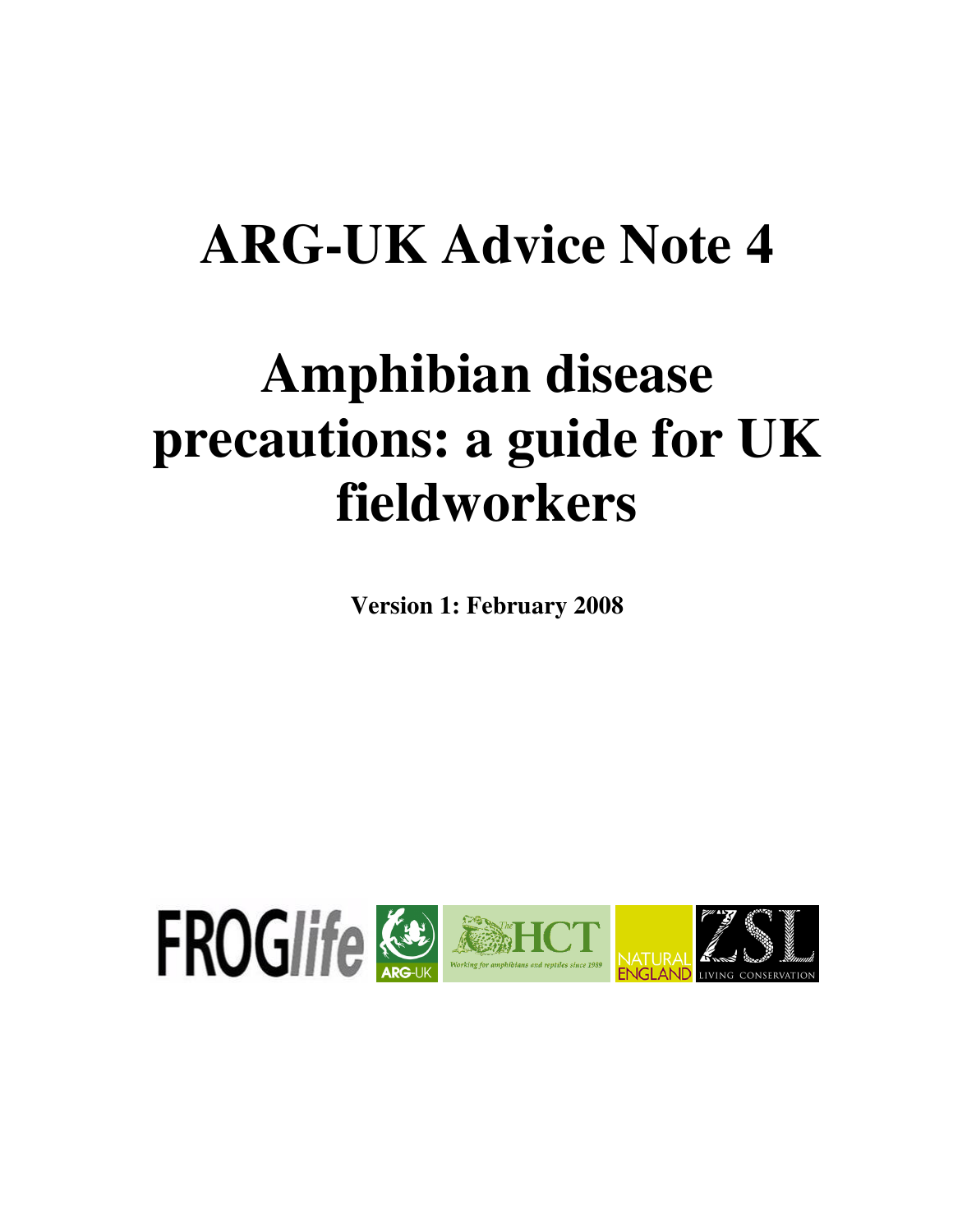### **Background**

Amphibians in some parts of the world are declining because of amphibian disease. Whilst a number of diseases cause mortality and incapacity in amphibians, the only disease thought to be of serious conservation concern is chytridiomycosis. This disease is caused by a fungus called *Batrachochytrium dendrobatidis* (often abbreviated to "*Bd*"), which is part of the chytrid group of fungi. Chytridiomycosis has apparently been responsible for catastrophic declines in some Australian, North American, Central American, South American and Caribbean species. The situation in Europe is less clear through a lack of data, although some species have seriously declined in upland areas of Spain due to *Bd* infection.

Research into chytridiomycosis (which was first discovered in 1998) is still in its infancy. Whilst some aspects are now well understood, significant knowledge gaps remain. For example, we still do not understand (a) why some species are apparently unaffected, while others succumb rapidly, (b) the actual mechanism of mortality, and (c) what factors are required to trigger mass mortality.

As of January 2008, *Bd* has been detected in two areas of the UK (coastal Cumbria, and around Canterbury and Tunbridge Wells in Kent). Both native and introduced amphibians have shown infection. Limited sampling in other areas has so far proved negative. A nationwide survey in 2008 aims to establish whether *Bd* is isolated or, as is quite feasible, more widely distributed. It is not yet clear whether *Bd* is causing population declines here. There is no reason to believe that chytrid fungus poses any risk to humans.

Individual amphibians can be effectively treated with fungicide, but currently the chytrid fungus cannot be controlled in wild populations. The fungus can be transferred from place to place by movement of infected amphibians, pond water or materials. Luckily some simple disinfection procedures will reduce the risk of the fungus being transferred.

Given the alarming situation overseas, organisations involved in UK amphibian conservation advise a precautionary but proportionate approach to fieldwork. This note sets out simple disease control measures for anyone involved in amphibian work. Whilst focusing on chytridiomycosis, these precautions will be useful in controlling the spread of other diseases, invasive plants and animals.

#### **Further information on chytridiomycosis can be obtained from:**

**UK Chytridiomycosis survey: Dr E. Brede,** Wellcome Building, Institute of Zoology, Regents Park, London NW1 4RY. Tel 020 7449 6438. http://www.zsl.org/UKchytrid

**Froglife:** 9 Swan Court, Cygnet Park, Hampton, Peterborough, Cambs PE7 8GX http://www.froglife.org/

**Amphibian Ark web page** - http://www.amphibianark.org/chytrid.htm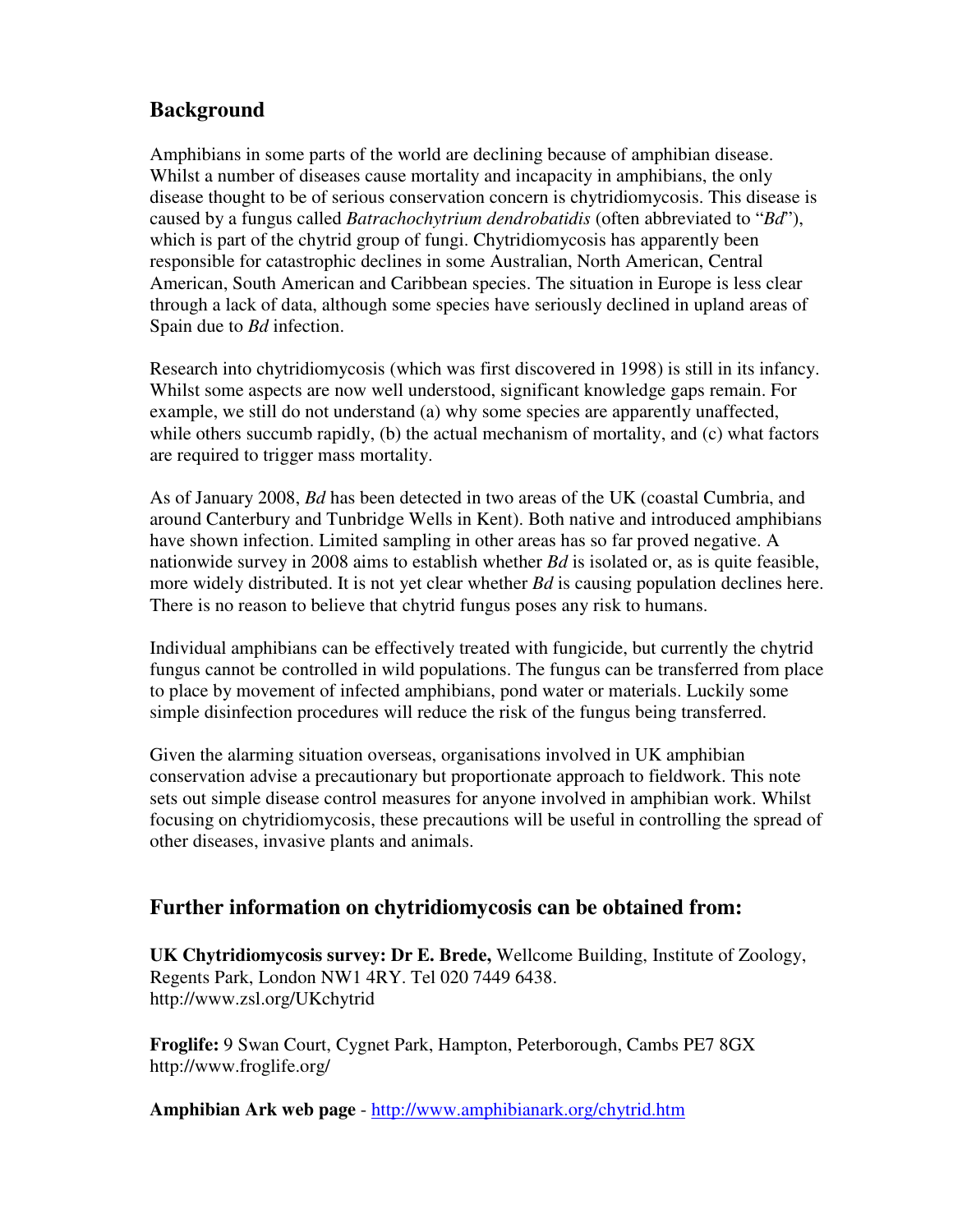### **Advice for fieldworkers**

#### **Notes:**

A "site" in this section refers to an amphibian breeding site separated from others by more than 1km. The basis of this definition is that if you are doing work on several ponds all within 1km of each other, you are unlikely to spread infection beyond the areas it already occurs, or could occur. If you are doing high risk activities (see below), then additional precautions may be required.

Here we set out general guidelines, and then guidance for activities that carry a higher risk follow.

#### **General guidance**

**Handle amphibians only if necessary. All common survey activities are allowable so long as reasonable precautions, set out here, are followed. Common methods are: dip-netting, egg searching, torch surveying, bottle-trapping, refuge searching and pitfall trapping.**

**Amphibians should only be released only at the point of capture, unless absolutely necessary. If they need to be moved >2km, see high risk guidance below.**

**One pair of disposable vinyl gloves should be used for each site sampled, if your hands will be in contact with amphibians or pond water. Do not use latex gloves as they may be harmful to amphibians. If your hands will not be in contact with amphibians or ponds, there is no need to use gloves.**

**Containers and equipment used should be disinfected (see guidance below) between each site sampled.**

**If entering the water, footwear should be washed & disinfected (see guidance below) immediately after the site visit . If you do not enter the water, there is no need to disinfect footwear unless it is a high risk activity (see below).**

**Although there is no evidence of the spread of** *Bd* **by vehicles, it is good practice to park on hard standing (rather than vegetated areas) and walk to the pond.**

**Dead/sick amphibians should be regarded as a high infection risk and not touched unless you have agreed collection and submission with a suitable authority (eg Frog***life* **see http://www.froglife.org/Disease.htm for guidance). Note that there is no general request for dead or sick amphibians, and submission will only be agreed in limited cases.**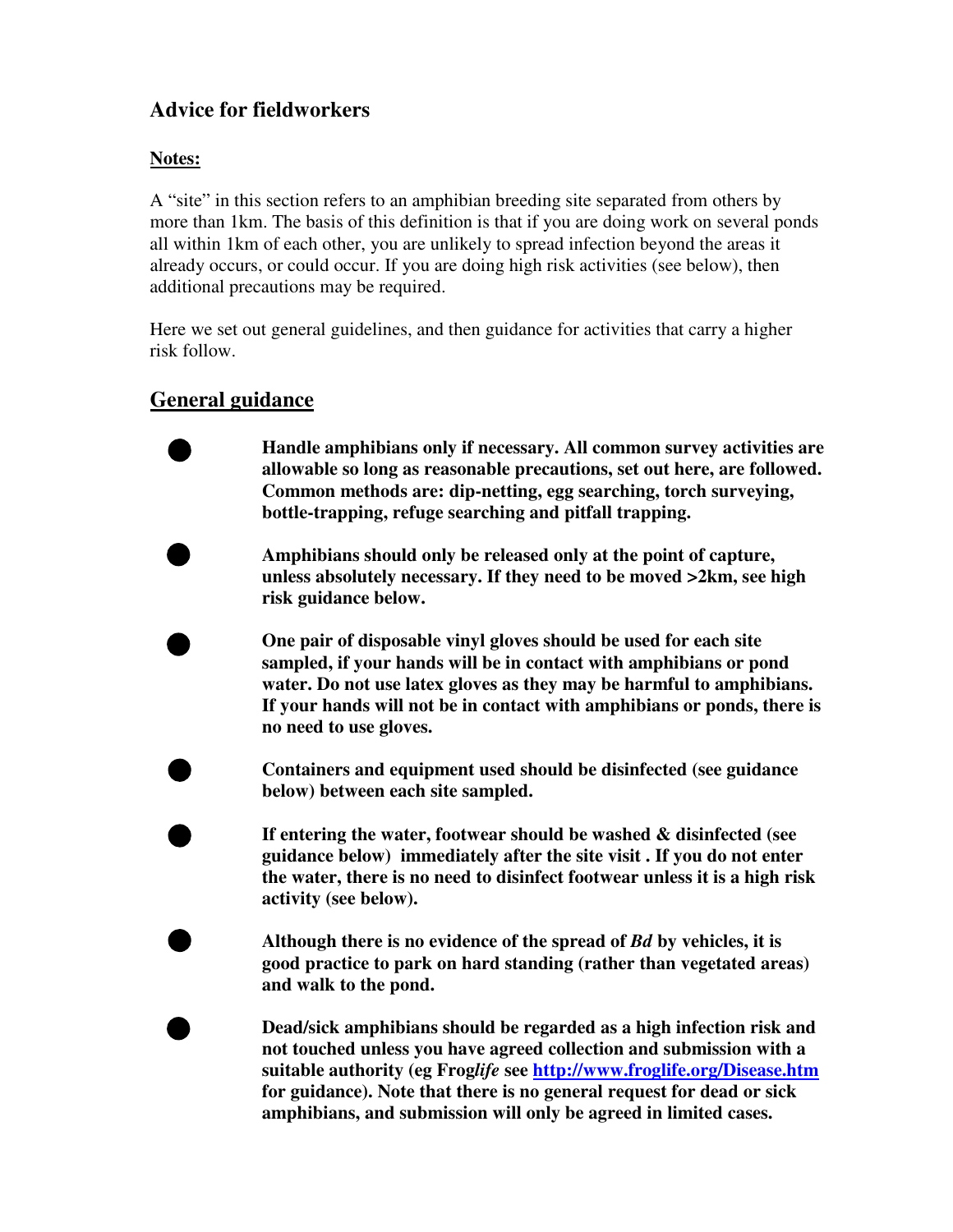## **Guidance on high risk activities and ways of working**

**Some activities or ways of working carry a potentially higher risk of transmitting chytrid fungus beyond the background level of spread. These are listed below, with additional precautions to be taken in addition to those above.**

| Activity or way of working                             | <b>Additional precautions</b>                                                                                                                                                                                                                          |
|--------------------------------------------------------|--------------------------------------------------------------------------------------------------------------------------------------------------------------------------------------------------------------------------------------------------------|
| Amphibian survey work at many sites in different       | Ensure all field staff are aware of chytrid issues and                                                                                                                                                                                                 |
| parts of the country. This is most common among        | this note. Follow the general precautions above, and                                                                                                                                                                                                   |
| ecological consultants.                                | in addition:                                                                                                                                                                                                                                           |
|                                                        | Footwear to be disinfected between sites<br>$\bullet$                                                                                                                                                                                                  |
|                                                        | Consider allocating each set of field gear to                                                                                                                                                                                                          |
|                                                        | a particular site within a season, rather than                                                                                                                                                                                                         |
|                                                        | selecting from a common set used at many                                                                                                                                                                                                               |
|                                                        | different sites. Where appropriate, consider                                                                                                                                                                                                           |
|                                                        | having two sets of field gear, so that one                                                                                                                                                                                                             |
|                                                        | can be in the disinfection and drying                                                                                                                                                                                                                  |
|                                                        | process while the other is in use.                                                                                                                                                                                                                     |
| Translocating (moving) amphibians. As mentioned        | Translocation of amphibians >2km from point of                                                                                                                                                                                                         |
| above this should be avoided where possible, but       | capture would only be acceptable where (a) a very                                                                                                                                                                                                      |
| occasionally it is desirable for conservation,         | strong case is made for the benefits of the                                                                                                                                                                                                            |
| research or mitigation purposes.                       | translocation, (b) there is no satisfactory alternative,                                                                                                                                                                                               |
|                                                        | and (c) strenuous efforts to analyse and minimise                                                                                                                                                                                                      |
|                                                        | disease risks are taken. Regarding (c), the donor                                                                                                                                                                                                      |
|                                                        | population and – if appropriate, any receptor<br>population - must be demonstrated to be negative                                                                                                                                                      |
|                                                        | for chytrid with a high confidence. Typically this                                                                                                                                                                                                     |
|                                                        | would involve samples of 60 individuals per site                                                                                                                                                                                                       |
|                                                        | using a recognised diagnostic technique.                                                                                                                                                                                                               |
| Fieldwork at sites supporting non-native amphibian     | Take particular care to avoid capturing and moving                                                                                                                                                                                                     |
| species.                                               | non-native amphibians. Clean and disinfect                                                                                                                                                                                                             |
|                                                        | footwear immediately after site visit.                                                                                                                                                                                                                 |
| Fieldwork by persons who keep non-native               | Implement rigorous barrier methods (gloves,                                                                                                                                                                                                            |
| amphibian species in captivity.                        | minimal handling, disinfection, etc) to minimise the                                                                                                                                                                                                   |
|                                                        | risk of transmitting pathogens from captive stock to                                                                                                                                                                                                   |
|                                                        | wild sites. Do not bring any native amphibians into                                                                                                                                                                                                    |
|                                                        | captivity. Consider limiting fieldwork that involves                                                                                                                                                                                                   |
|                                                        | handling amphibians at sites supporting important                                                                                                                                                                                                      |
|                                                        | native populations. If fieldwork is essential, do not                                                                                                                                                                                                  |
|                                                        | use any equipment previously used for non-natives.                                                                                                                                                                                                     |
| Fieldwork at a population known to be infected with    | In general amphibian fieldwork at such sites should                                                                                                                                                                                                    |
| chytrid, or suspected to be infected (from distance to | only be done where essential. This could include                                                                                                                                                                                                       |
| known infection, or other information).                | research to track the progress of infection, and to                                                                                                                                                                                                    |
|                                                        | assess amphibian population status. Work should:                                                                                                                                                                                                       |
|                                                        | • follow general precautions as above, except                                                                                                                                                                                                          |
|                                                        | where extended below                                                                                                                                                                                                                                   |
|                                                        |                                                                                                                                                                                                                                                        |
|                                                        |                                                                                                                                                                                                                                                        |
|                                                        |                                                                                                                                                                                                                                                        |
|                                                        |                                                                                                                                                                                                                                                        |
|                                                        |                                                                                                                                                                                                                                                        |
|                                                        |                                                                                                                                                                                                                                                        |
|                                                        |                                                                                                                                                                                                                                                        |
|                                                        | rigorously disinfect gear and footwear on<br>exit of the site                                                                                                                                                                                          |
|                                                        | minimise visits to the site, and to the<br>$\bullet$<br>minimum number of workers<br>where feasible, use a single set of field gear<br>for each site, and store field gear on site<br>disinfect field gear between each pond<br>٠<br>separated by >1km |
|                                                        |                                                                                                                                                                                                                                                        |
|                                                        |                                                                                                                                                                                                                                                        |